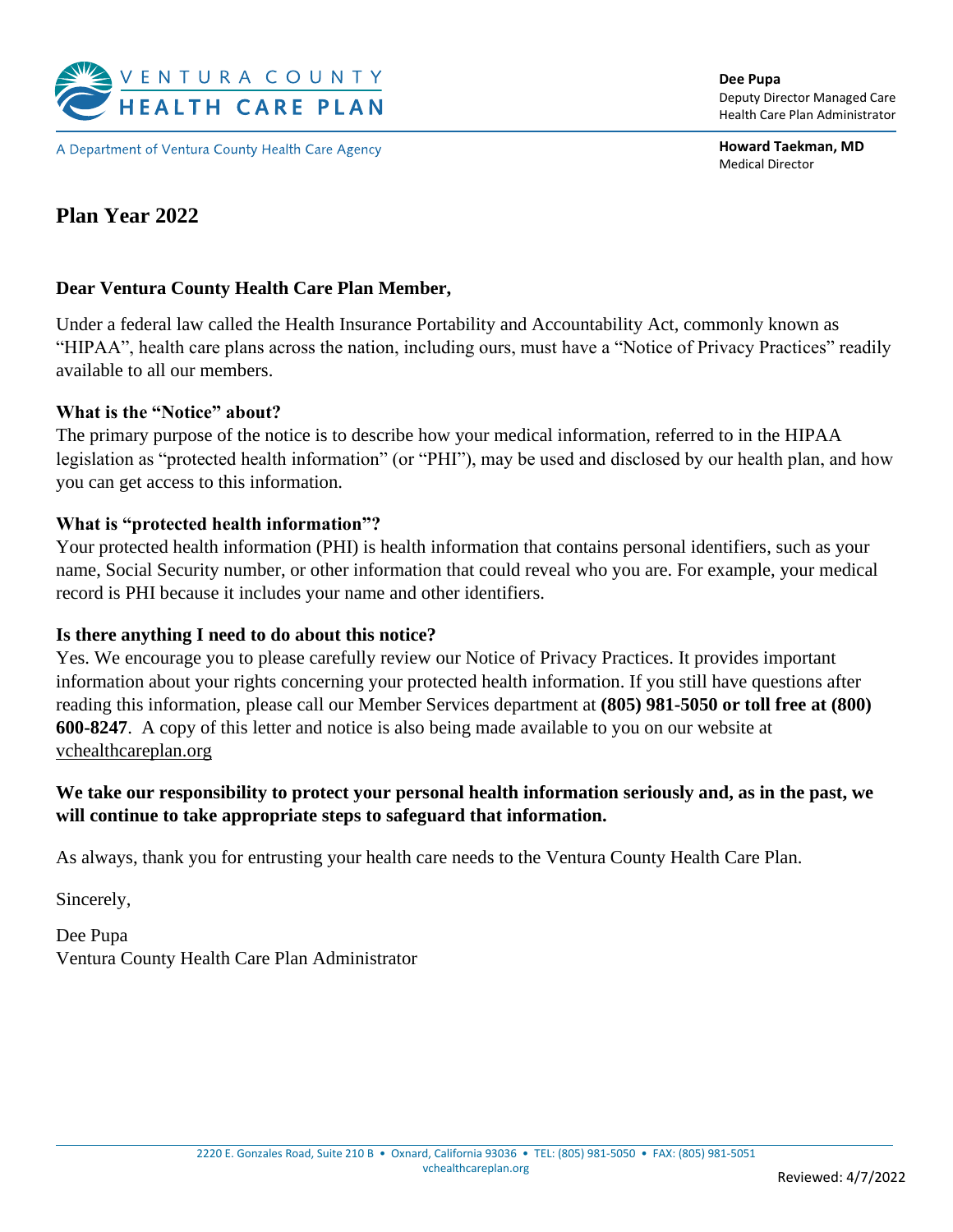## **THIS NOTICE DESCRIBES HOW MEDICAL INFORMATION ABOUT YOU MAY BE USED AND DISCLOSED AND HOW YOU CAN GET ACCESS TO THIS INFORMATION. PLEASE REVIEW IT CAREFULLY**

### **THE PRIVACY OF PROTECTED HEALTH INFORMATION**

Each individual's health information is protected under a federal law called the Health Insurance Portability and Accountability Act (HIPAA) and under state laws when they are stricter than HIPAA. These laws require various health care organizations, including the Ventura County Health Care Plan (VCHCP), to keep protected health information private except under certain circumstances, and to provide this Notice of our legal duties and the privacy practices we use to protect your health information.

"Protected health information" is information we maintain that reasonably can be used to identify you and that relates to your physical or mental health condition, the provision of health care to you, or the payment for such health care. We maintain physical, electronic, and procedural safeguards in the handling and maintenance of your protected health information, in accordance with applicable state and federal standards, to protect against risks such as loss, destruction, or misuse. We are required by law to notify you of any breach of unsecured protected health information that affects you.

This notice describes different ways that we may use and disclose your protected health information. Some information such as certain drug, alcohol or other substance abuse information, HIV/AIDS information, sexually transmitted disease and reproductive health information, and mental health records, is subject to special or additional restrictions regarding its use or disclosure. Additionally, in the event that VCHCP gets underwriting from another entity as part of our business function, we may need to share PHI with the underwriter but are prohibited from sharing any genetic information.

VCHCP abides by all applicable federal and state laws related to the protection of this information. If a use or disclosure of protected health information described in this notice is prohibited or materially limited by other laws that apply to us, it is our intent to meet the requirements of the more stringent laws. The examples contained herein are not intended to be all inclusive.

## **HOW VCHCP USES AND DISCLOSES PROTECTED HEALTH INFORMATION**

In order to provide you with insurance coverage, we need personal information about you, and we obtain that information from many different sources – in particular, from you, your employer (or benefits plan sponsor) and your health care providers. In administering your health benefits and providing mail order pharmacy services, we may use and disclose protected health information about you without your authorization, in various ways. These uses include:

• **Health Care Operations:** We may use and disclose protected health information during the course of running our health business - that is, during operational activities such as quality assessment and improvement; licensing; accreditation by independent organizations; performance measurement and outcomes assessment; health services research; and preventive health, disease management, case management and care coordination. For example, we may use the information to provide disease management programs for members with specific conditions, such as diabetes, asthma or heart failure. Other operational activities requiring use and disclosure include administration of reinsurance and stop loss; underwriting and rating (we are prohibited from disclosing any genetic testing or other genetic information); detection and investigation of fraud; administration of pharmaceutical programs and payments; transfer of policies or contracts from and to other health plans; and other general administrative activities, including data and information systems management, and member services.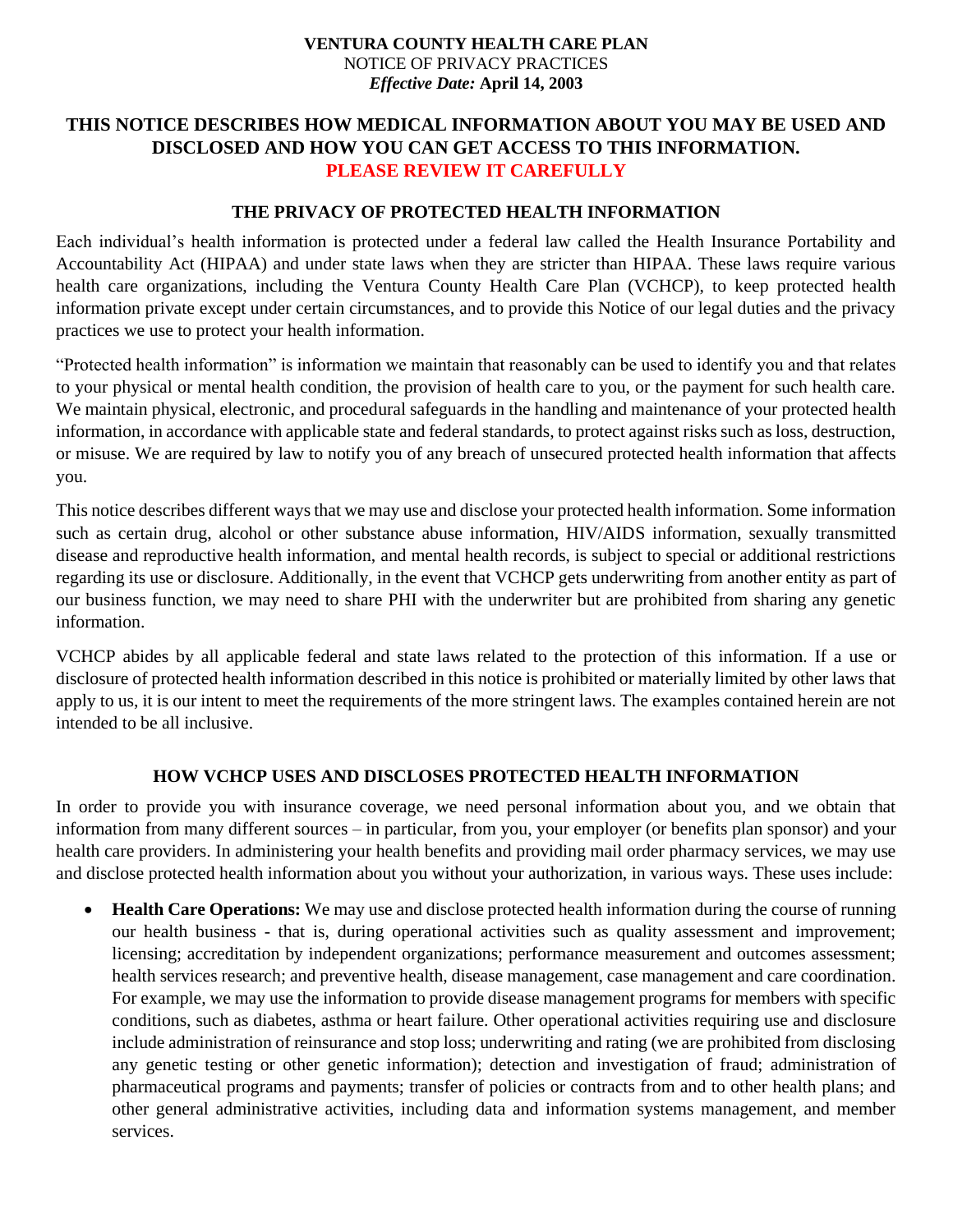- **Payment:** To help pay for your covered services, we may use and disclose protected health information in a number of ways - in conducting utilization and medical necessity reviews; coordinating care; determining eligibility; determining formulary compliance; collecting premiums; calculating cost-sharing amounts; and responding to complaints, appeals and requests for internal review. For example, we may use your medical history and other protected health information about you to decide whether a particular treatment is medically necessary and what the payment should be - and during the process, we may disclose information to your provider. We also mail Explanation of Benefits forms and other information to the address we have on record for the subscriber (i.e., the primary insured). We also use protected health information to obtain payment for any mail order pharmacy services provided to you.
- **Treatment:** We may disclose protected health information to doctors, dentists, pharmacies, hospitals, and other health care providers who take care of you. For example, doctors may request medical information from us to supplement their own records.

We also may use protected health information in providing mail order pharmacy services and by sending certain information to doctors for patient safety or other treatment-related reasons.

- **Disclosures to Other Covered Entities:** We may disclose protected health information to other covered entities, or business associates of those entities for treatment, payment, and certain health care operations purposes. For example, we may disclose protected health information to other health plans if it has been arranged for use to do so in order to have certain expenses reimbursed. Whenever an arrangement between us and a business associate involves the use and disclosure of protected health information, we will have a written contract that contains terms that will protect the privacy of the protected health information. In addition, we may disclose your protected health information to another provider, health plan, or health care clearing house for limited operational purposes of the recipient, as long as the other entity has, or has had, a relationship with you. Such disclosure shall be limited to the following purposes: quality assessment and improvement activities, population-based activities relating to improving health or reducing health care costs, case management, conducting training programs, accreditation, certification, licensing, credentialing activities, and health care fraud and abuse detection and compliance programs.
- **Other Uses and Disclosure That Do Not Require Your Authorization:** We may use or disclose protected health information about you for the following purposes without obtaining an authorization from you:
	- Plan Administration We may share summary health information and enrollment and disenrollment information with your employer (or other plan sponsor), or for other plan administration purposes when we have been informed that appropriate language has been included in your plan documents.
	- Information About Products or Services We may use or disclose your protected health information, as necessary, to provide you with information about a product or a service to encourage you to purchase or use the product or service for the following limited purposes: (1) to describe our participation in a health care provider network or health plan network, or to describe if, and the extent to which, a product or service (or payment for such product or service) is provided by the practice or included in a plan of benefits; (2) for your treatment; or (3) for your case management or care coordination, or to direct or recommend alternative treatments, therapists, health care providers, or settings of care.
	- Reminders: We may use or disclose your protected health information to send you reminders about your benefits or care, such as appointment reminders with providers who provide medical care to you.
	- Fundraising We may use or disclose to a business associate or other institutionally related foundation, the dates you received treatment, department of service information, treating physician information, information about your outcome, and your health insurance status, as necessary, in order to contact you for fundraising activities supported by us. You have the right to opt out of receiving these fundraising requests. If you do not want to receive these materials, please call the Member Services Number on your ID card and request that these fundraising materials not be sent to you. Your rights regarding treatment and payment will not be conditioned on your choice with respect to the receipt of fundraising materials.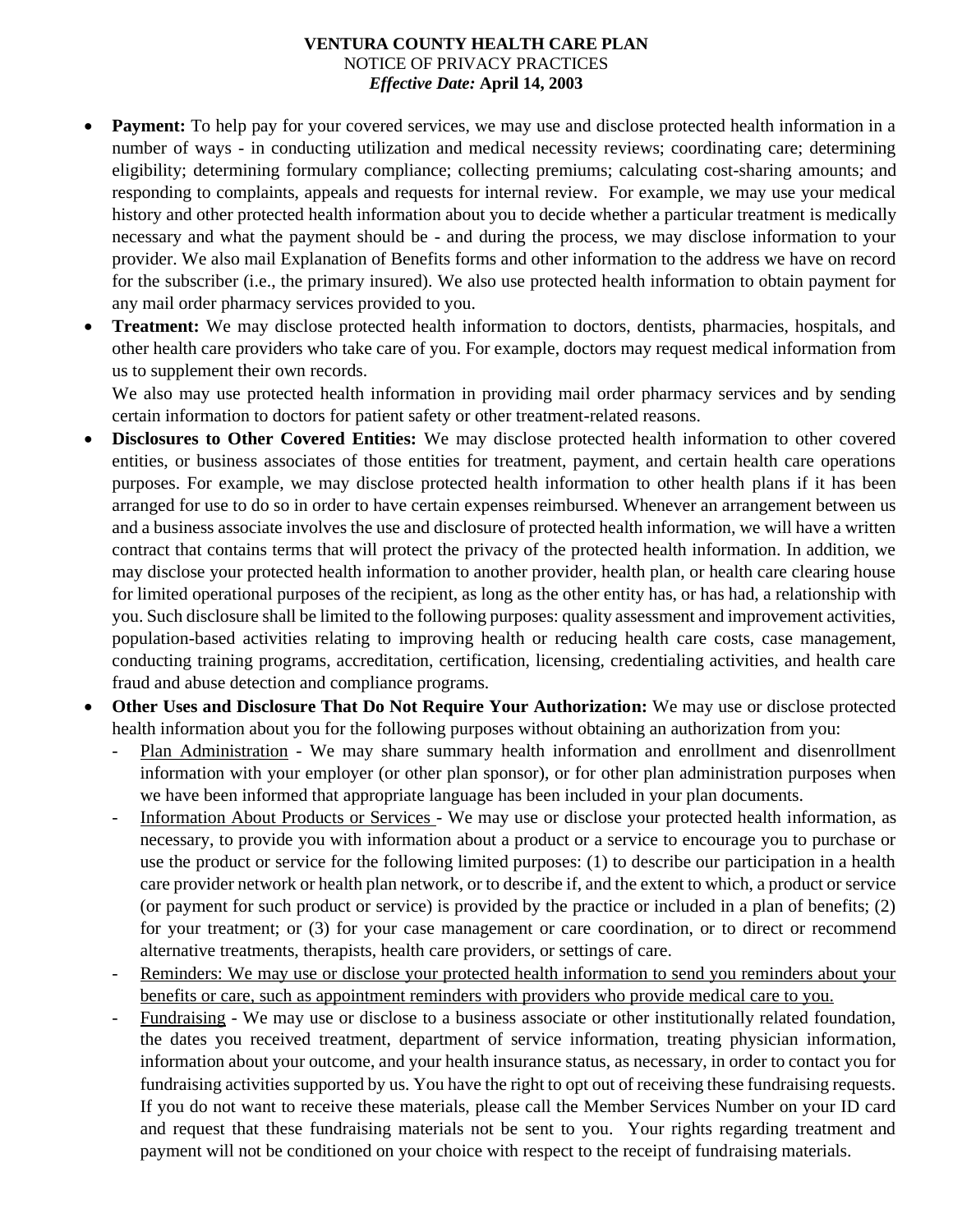Required by Law - We may use or disclose your protected health information to the extent such use or disclosure is required by federal, state, or local law. This includes disclosures to the Secretary of Health and Human Services to ensure compliance with privacy practices and disclosures to your personal representative (if applicable) to administer your rights as described in this notice.

If you cease to be enrolled with the Ventura County Health Care Plan, we will provide your contact information, such as name, address, and email to Covered California. Covered California will use this information to help you obtain other health coverage. You have the right to opt out of this process by contacting the Plan's Member Services Department at (805) 981-5050.

- Research In certain circumstances, we may use or disclose your protected information for research. For example, a research project may involve comparing the health and recovery of all patients who received one medication to those who received another for the same condition. All research projects, however, are subject to strict internal review and a stringent approval process. This process evaluates a proposed research project and its use of medical information in order to balance the research needs with patients' rights to privacy. When approved through this special review process, your protected health information may be used without your authorization. We may also disclose your protected health information to researchers to review in preparation for their research as long as the information is necessary for the research purposes and the protected health information will not leave our premises or when the research is based solely on the protected health information of decedents.
- Law Enforcement We may disclose your protected health information to federal, state and local law enforcement officials in compliance with a warrant, subpoena, summons or other request authorized by law or for the following authorized purposes: (i) to identify or locate a suspect, fugitive, material witness, or missing person (ii) about a suspected victim of a crime, under certain limited circumstances, (iii) about a death suspected to be the result of a crime, (iv) if criminal conduct occurred on VCHCA's premises, (v) in case of medical emergency to report the commission of a crime, the location of the victim(s), the identity, description, or location of the perpetrator.
- Judicial or Administrative Proceedings We may disclose your protected health information in response to a court or administrative order, subpoena, discovery request or other lawful process.
- Public Health Activities We may disclose your protected health information to a public health authority for the purpose of preventing or controlling disease, injury, or disability, reporting child abuse or neglect, reporting vital events such as births or deaths, or monitoring and tracking products and activities regulated by the Food and Drug Administration, including reporting adverse events or product defects or notifying persons of recalls, repairs, or replacements of products they may be using, notifying a person who may have been exposed to a disease or may be at risk of contracting or spreading a disease, reporting to your employer findings concerning a work-related illness or injury or workplace-related medical surveillance, or if you are a student or prospective student of a school, we may disclose proof of your immunization to the school.
- Abuse, Neglect, Domestic Violence In compliance with applicable laws, if we reasonably believe you to be a victim of abuse, neglect, or domestic violence, we may use or disclose your protected health information to appropriate government authority.
- Health Oversight Activities In accordance with applicable law, we may disclose your protected health information to government agencies tasked with oversight of the health care system including for activities such as audits, investigations, licensure, or disciplinary actions, and with regard to programs in which protected health information is necessary to determine eligibility and compliance.
- Coroners, Medical Examiners, and Funeral Directors We may disclose your protected health information to a coroner or medical examiner to identify a deceased person, determine cause of death, or other duties authorized by law. We may also disclose protected health information to funeral directors, as necessary, to carry out their duties.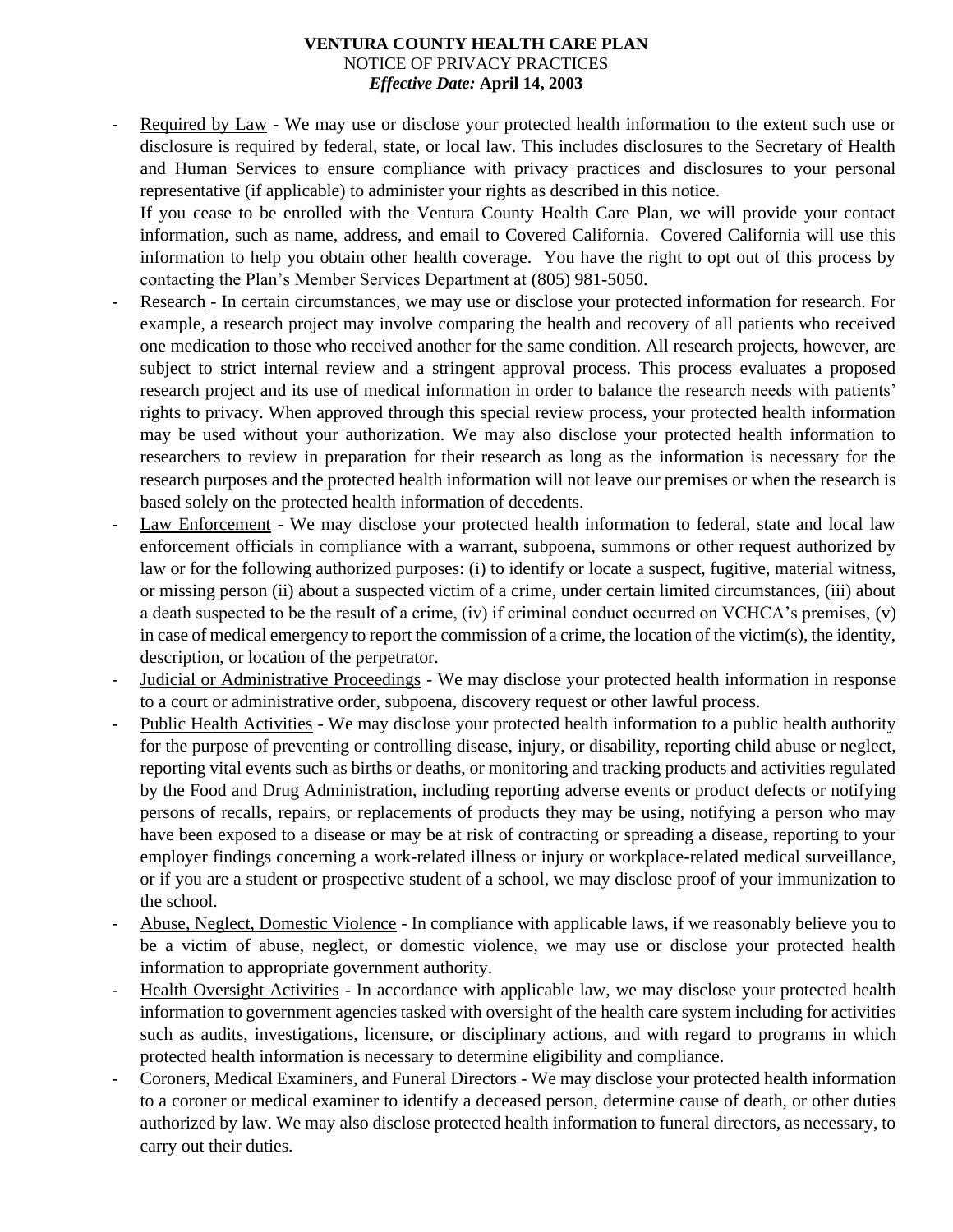- Organ and Tissue Donation We may use or disclose your protected health information to organ procurement or similar organizations for the purpose of facilitating organ, eye, or tissue donation or transplantation. To Avert a Serious Threat to Health or Safety - Except in certain limited circumstances, we may disclose your protected health information to prevent or lessen a serious and imminent threat to your health and safety, or the health and safety of the public or another person. Any disclosure, however, would only be to someone able to help prevent or lessen the threat.
- Military and Veterans If you are a member of the Armed Forces, we may disclose your protected health information to appropriate military command authorities if deemed necessary to assure the proper execution of a military mission. We may also use and disclose the protected health information of foreign military personnel as authorized and required by law.
- National Security and Intelligence Activities We may use or disclose your protected health information to authorized federal officials for the conduct of lawful intelligence, counterintelligence, and national security purposes.
- Protective Services for the President and Others: As authorized or required by law, we may disclose your protected health information to authorized federal officials so that they may conduct certain authorized investigations or provide protection to the President or other authorized foreign persons or foreign heads of state.
- Inmates If you are an inmate of a correctional institution or in the custody of a law enforcement official, we may disclose your protected health information to the correctional institution or law enforcement official for the purpose of providing health care to you, protecting your health and safety and that of other inmates, officers/employees of the correctional institute, or officers responsible for transporting inmates between facilities, or for purposes of providing law enforcement or security on the premises of the correctional institution.
- Workers' Compensation We may disclose your protected health information for workers' compensation purposes in accordance with applicable law.
- Decedents We may use or disclose the protected health information of a deceased individual after the individual has been deceased for 50 years, unless otherwise requested not to do so by the member If you would like to place a restriction on descendant notification, please contact Members Services at (805) 981- 5050.
- Data Breach Notification We may use your contact information to provide legally required notice of unauthorized acquisition, access, or disclosure of your protected health information. You have the right to be informed of any breach to your PHI.
- **Disclosures to Others Involved in Your Health Care:** Unless you object, we may disclose protected health information about you to a relative, a friend, the subscriber of your health benefits plan or any other person you identify, provided the information is directly relevant to that person's involvement with your health care or payment for that care. For example, if a family member or a caregiver calls us with prior knowledge of a claim, we may confirm whether or not the claim has been received and paid. You have the right to stop or limit this kind of disclosure by calling the Member Services number on your ID card.

If you are a minor, you also may have the right to block parental access to your health information in certain circumstances, if permitted by state law. You can contact us using the Member Services number on your ID card—or have your provider contact us.

• **Assurance to Our Members:** We want to assure you that although disclosures of your personal health information are permitted by law without your prior authorization for many reasons, VCHCP maintains very stringent privacy practices and will only disclose information in very specific circumstances, as permitted or required by law.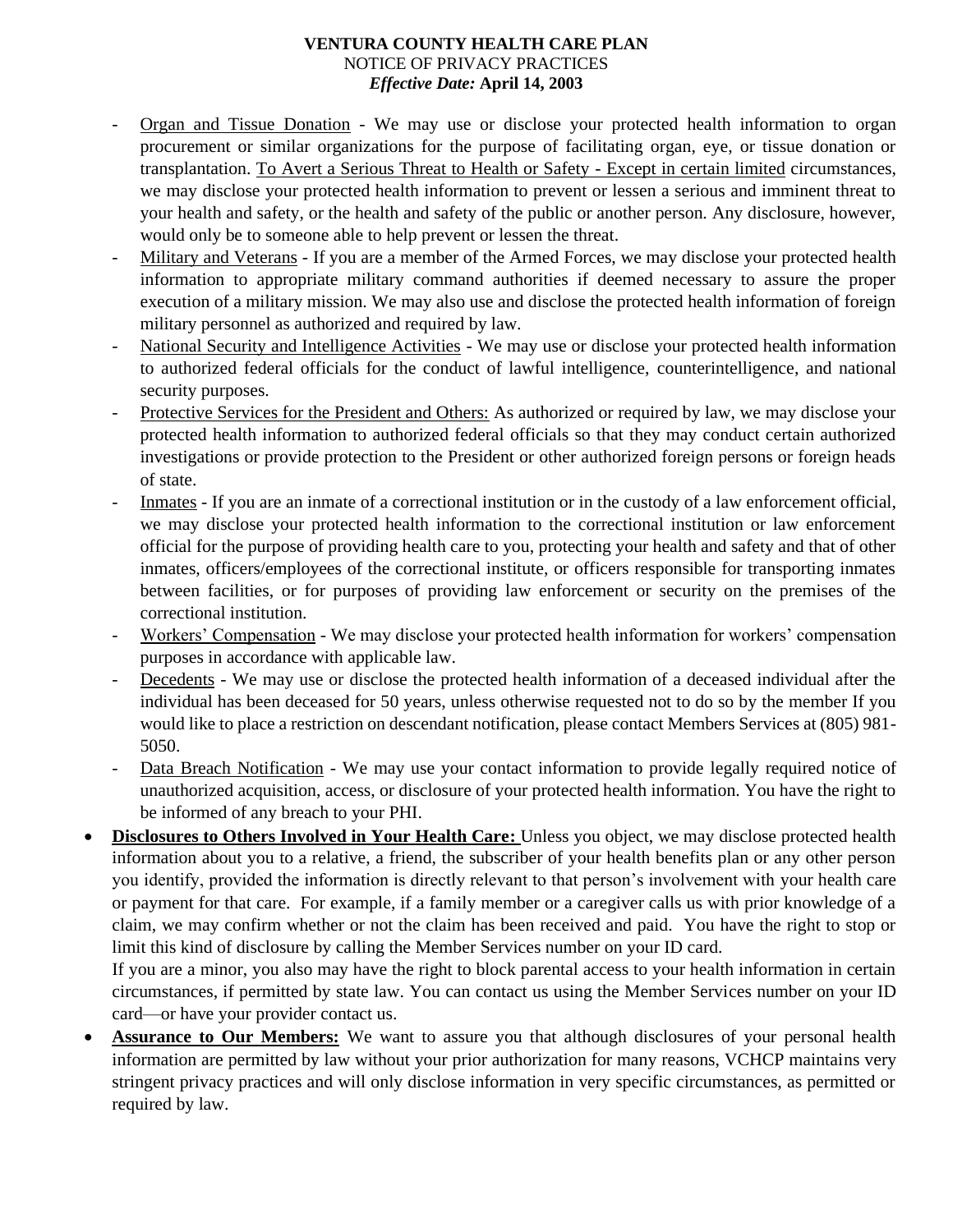• **Uses and Disclosures Requiring Your Written Authorization:** In all situations other than those described above, we will ask for your written authorization before using or disclosing personal information about you, unless otherwise permitted or required by law. Without your authorization we are expressly prohibited from using or disclosing your protected health information for marketing purposes unless the marketing involves a face-to-face communication between us, and you are receiving a promotional gift of nominal value from us. The authorization must explicitly inform you that financial remuneration is involved. We may not sell your protected health information without your authorization. Such authorization must explicitly inform you that the disclosure will result in remuneration to us. We will not use or disclose your psychotherapy notes without your authorization except for (i) use by the originator of the notes for treatment, (ii) our mental health training programs, (iii) to defend ourselves in any legal proceeding brought by you, or (iv) other uses or disclosures required by law. If you have given us an authorization (for the purposes described above or for any other purpose), you may revoke it in writing at any time. If you revoke your authorization, we will no longer use or disclose your protected health information for the purposes covered by your written authorization. The revocation of your authorization will not apply to disclosures already made in reliance to your prior authorization. If you have questions regarding authorizations, please call the Member Services number on your ID card.

## **OTHER ACTIVITIES FOR WHICH PHI MAY BE USED**

It is possible that PHI could be disclosed as a result of making contact with our members for activities such as providing appointment reminders, describing or recommending treatment alternatives, and providing information to you about health-related benefits and services.

## **YOUR LEGAL RIGHTS**

Federal and State privacy regulations give you the right to make certain requests regarding health information about you. You may ask us:

• For Confidential Communication. You have the right to designate an alternative mailing address, email address, or telephone number. The confidential communication request shall apply to all communications that disclose medical information or provider name and address related to receipt of medical services by the individual requesting the confidential communication. The confidential communication request shall be valid until the subscriber or enrollee submits a revocation of the request or a new confidential communication request is submitted. A confidential communications request shall be implemented by VCHCP within 7 calendar days of receipt of an electronic transmission or telephonic request or within 14 calendar days of receipt by firstclass mail. VCHCP shall acknowledge receipt of the confidential communications request and advise the subscriber or enrollee of the status of implementation of the request if a subscriber or enrollee contacts VCHCP. Any enrollee may at any time request a confidential communication by telephone, fax, email, or mail at the following:

> Ventura County Health Care Plan 2220 E. Gonzales Road, Suite 210-B Oxnard, CA 93036 Phone Number (805) 981-5050 or (800) 600-8247 Fax Number: (805) 981-5051 [vchcp.memberservices@ventura.org](mailto:vchcp.memberservices@ventura.org)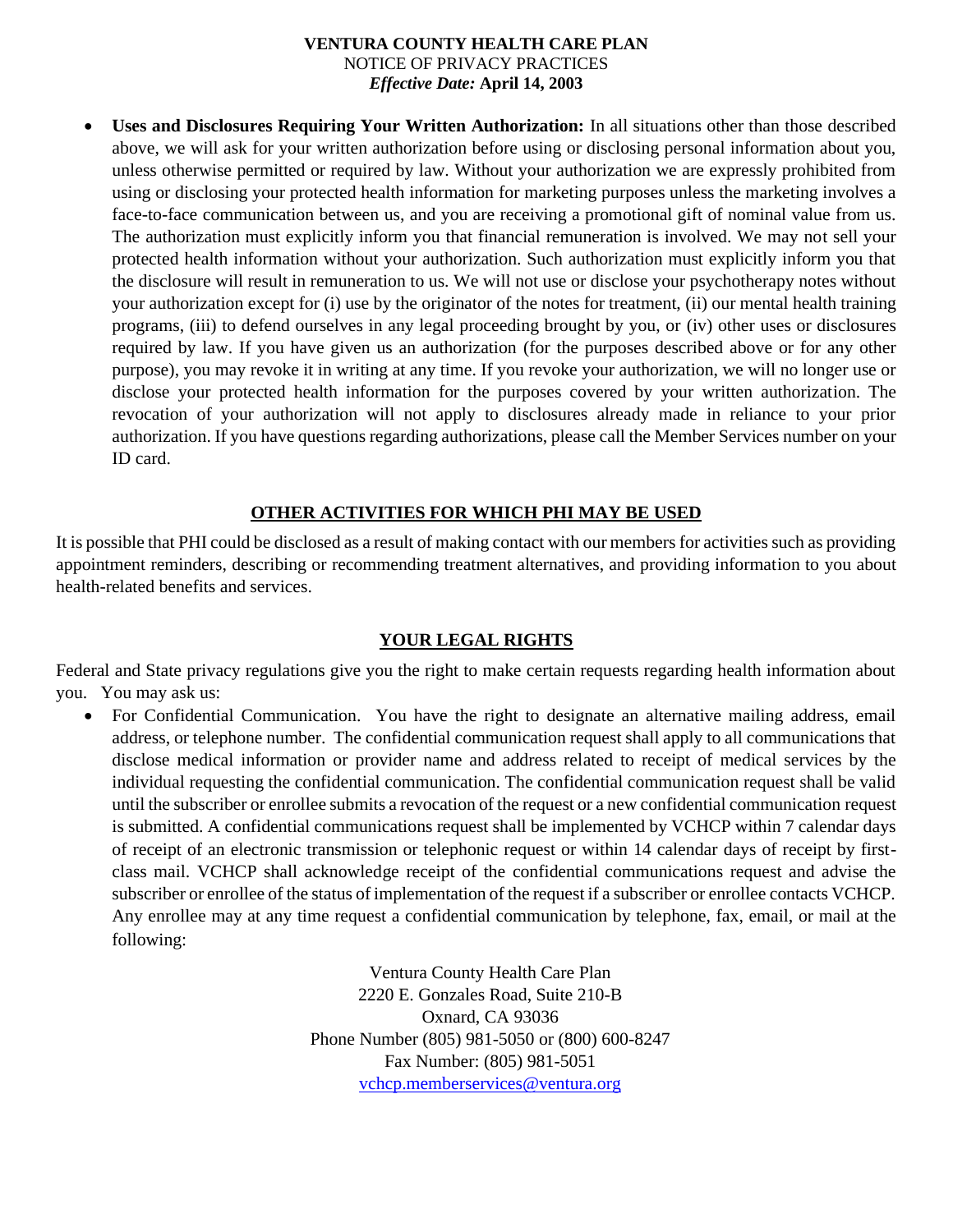- To restrict the way we use or disclose health information about you in connection with health care operations, payment, and treatment. You also have the right to ask us to restrict disclosures to persons involved in your health care. In your request for a restriction, you must include (i) what information you want restricted, (ii) whether you want to limit the use, disclosure, or both, and (iii) to whom you want the limits to apply (for example, limit disclosures to your spouse only). Although we will consider your requests for restrictions, we are not required to agree to the restriction you request, except to the extent you request us to restrict disclosure to a health plan or insurer if the disclosure is for the purpose of carrying out payment or health care operations and you or someone else on your behalf has paid for the item or service out of pocket in full. Except with respect to restrictions on disclosures to a health plan or insurer where the purpose of the disclosure is to carry out payment or health care operations and you or someone else has paid for the item or service out of pocket in full, we may terminate any restriction we had previously agreed to. Any such termination will only be effective for information created or received after we inform you of the termination of the restriction.
- To inspect and obtain a copy of health information that is contained in a "designated record set" (including protected health information that is maintained electronically)—medical records and other records maintained and used in making enrollment, payment, claims adjudication, medical management, and other decisions. You are entitled to access your protected health information in the format requested by you (including electronically) unless it is not readily producible in such format, in which case it will be provided to you in another readable form. We may ask you to make your request in writing, may charge a reasonable fee (not to exceed our cost) for producing and mailing the copies.

Under certain circumstances, your request to inspect or obtain a copy of your protected health information may be denied. If your request is denied, you may request that the decision be reviewed.

- To amend health information that is in a "designated record set." Your request must be in writing and must include the reason for the request. We may deny your request for an amendment if the information sought to be amended was not created by us, is not part of a "designated record set", is not part of the information which you would be permitted to inspect or copy, or if we determine that the information sought to be amended is accurate and complete. If we deny the request, you may file a written statement of disagreement disagreeing with the denial and stating the basis for such disagreement. Your written statement of disagreement shall not exceed 250 words per alleged incomplete or incorrect item in your record. We will include your statement of disagreement with your "designated record set" that is the subject of the requested amendment.
- To provide a list of certain disclosures we have made about you, other than for our own uses for treatment, payment, and health care operations, and other exceptions authorized under law. Your request must be in writing and must state a time period which may not go back more than six years from the date of the request. If you request such an accounting more than once in a 12-month period, we may charge a reasonable fee for the cost of compiling the accounting. We will notify you of the cost involved and you may modify or withdraw your request at that time before any costs are incurred.

You may make any of the requests described above or may request a paper copy of this notice (even if you have agreed to accept this notice electronically), by calling the Member Services number on your ID card.